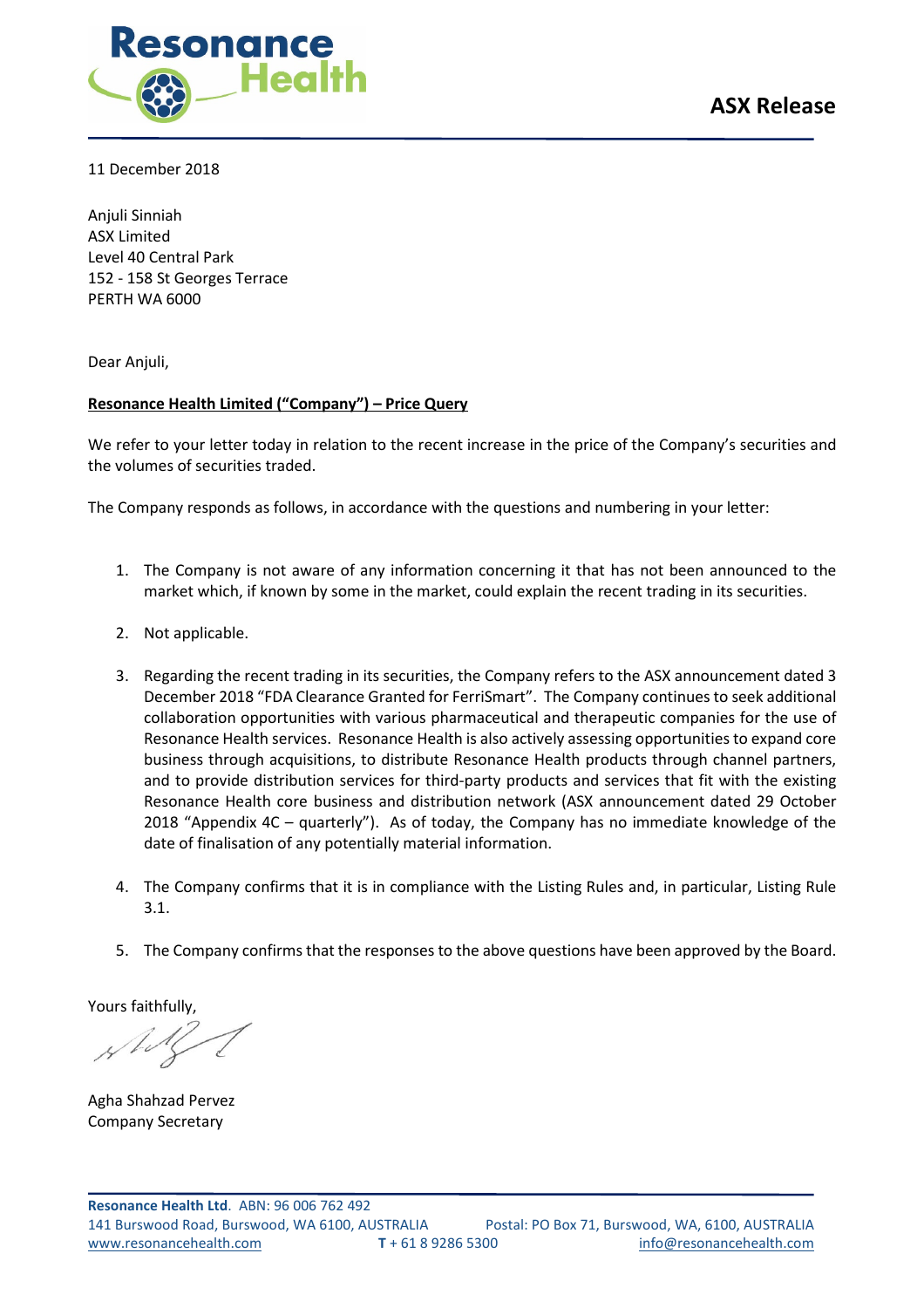

#### 11 December 2018

#### **Mr Agha Pervez**

Company secretary Resonance Health Limited 141 Burswood Road Burswood WA 6100

By email: aghas@resonancehealth.com

Dear Mr Pervez

## **Resonance Health Limited ('RHT'): Price Query**

We note the change in the price of RHT's securities from a closing price of \$0.076 on 10 December 2018 to an intraday high of \$0.098 today.

We also note the significant increase in the volume of RHT's securities traded today.

#### **Request for Information**

In light of this, ASX asks RHT to respond separately to each of the following questions and requests for information:

- 1. Is RHT aware of any information concerning it that has not been announced to the market which, if known by some in the market, could explain the recent trading in its securities?
- 2. If the answer to question 1 is "yes".
	- (a) Is RHT relying on Listing Rule 3.1A not to announce that information under Listing Rule 3.1? Please note that the recent trading in RHT's securities would suggest to ASX that such information may have ceased to be confidential and therefore RHT may no longer be able to rely on Listing Rule 3.1A. Accordingly, if the answer to this question is "yes", you need to contact us immediately to discuss the situation.
	- (b) Can an announcement be made immediately? Please note, if the answer to this question is "no", you need to contact us immediately to discuss requesting a trading halt (see below).
	- (c) If an announcement cannot be made immediately, why not and when is it expected that an announcement will be made?
- 3. If the answer to question 1 is "no", is there any other explanation that RHT may have for the recent trading in its securities?
- 4. Please confirm that RHT is complying with the Listing Rules and, in particular, Listing Rule 3.1.
- 5. Please confirm that RHT's responses to the questions above have been authorised and approved under its published continuous disclosure policy or otherwise by its board or an officer of RHT with delegated authority from the board to respond to ASX on disclosure matters.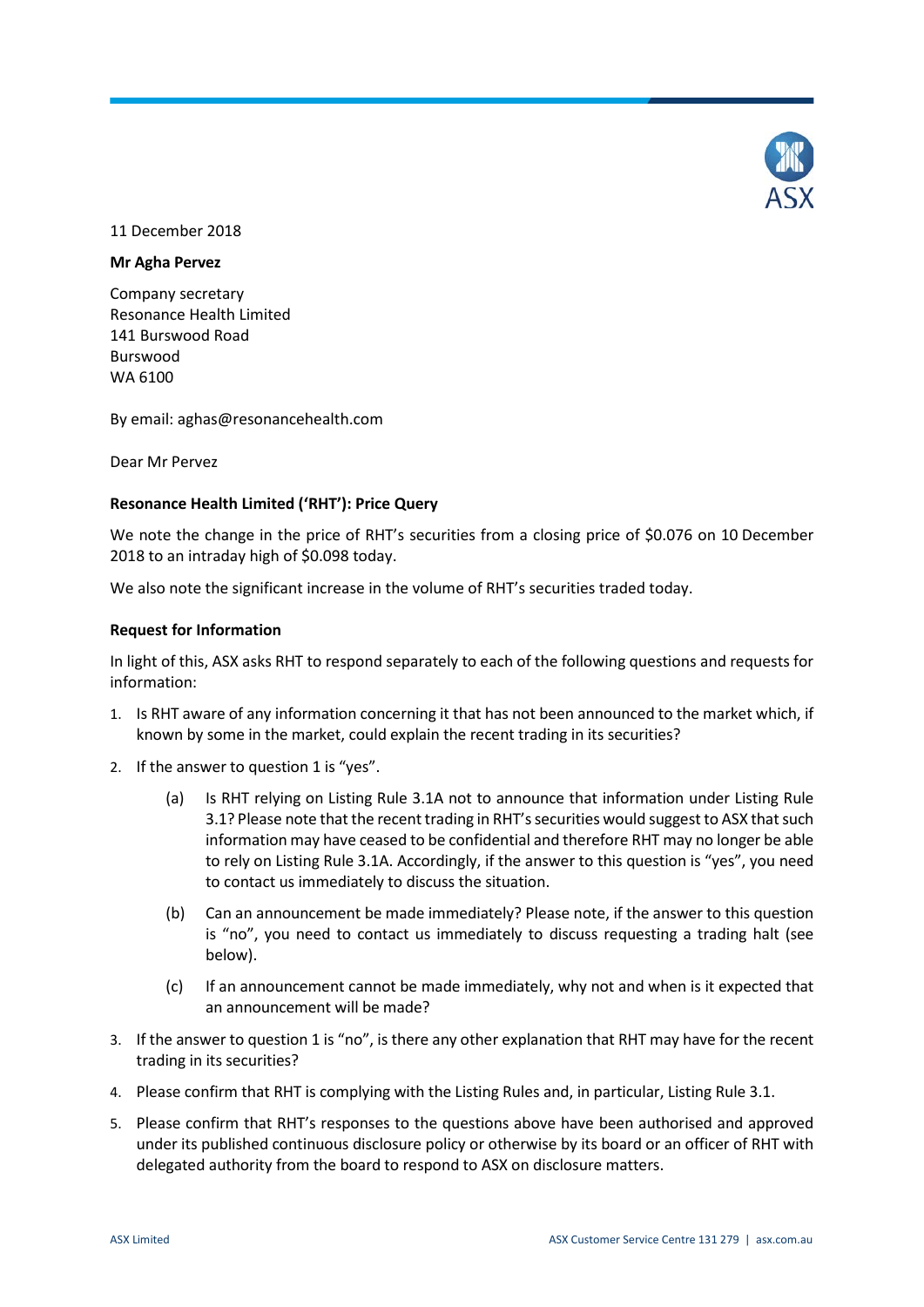## **When and where to send your response**

This request is made under Listing Rule 18.7. Your response is required as soon as reasonably possible and, in any event, by no later than **2 PM AWST today Tuesday, 11 December 2018**. If we do not have your response by then, ASX will likely suspend trading in RHT's securities under Listing Rule 17.3. You should note that if the information requested by this letter is information required to be given to ASX under Listing Rule 3.1 and it does not fall within the exceptions mentioned in Listing Rule 3.1A, RHT's obligation is to disclose the information "immediately". This may require the information to be disclosed before the deadline set out in the previous paragraph.

ASX reserves the right to release a copy of this letter and your response on the ASX Market Announcements Platform under Listing Rule 18.7A. Accordingly, your response should be in a form suitable for release to the market. Your response should be sent to me by e-mail at **ListingsCompliancePerth@asx.com.au**. It should not be sent directly to the ASX Market Announcements Office. This is to allow me to review your response to confirm that it is in a form appropriate for release to the market, before it is published on the ASX Market Announcements Platform.

#### **Listing Rules 3.1 and 3.1A**

Listing Rule 3.1 requires a listed entity to give ASX immediately any information concerning it that a reasonable person would expect to have a material effect on the price or value of the entity's securities. Exceptions to this requirement are set out in Listing Rule 3.1A. In responding to this letter, you should have regard to RHT's obligations under Listing Rules 3.1 and 3.1A and also to Guidance *Note 8 Continuous Disclosure: Listing Rules 3.1 – 3.1B*. It should be noted that RHT's obligation to disclose information under Listing Rule 3.1 is not confined to, nor is it necessarily satisfied by, answering the questions set out in this letter.

## **Trading halt**

If you are unable to respond to this letter by the time specified above, or if the answer to question 1 is "yes" and an announcement cannot be made immediately, you should discuss with us whether it is appropriate to request a trading halt in RHT's securities under Listing Rule 17.1. If you wish a trading halt, you must tell us:

- the reasons for the trading halt;
- how long you want the trading halt to last;
- the event you expect to happen that will end the trading halt;
- that you are not aware of any reason why the trading halt should not be granted; and
- any other information necessary to inform the market about the trading halt, or that we ask for.

We may require the request for a trading halt to be in writing. The trading halt cannot extend past the commencement of normal trading on the second day after the day on which it is granted.

You can find further information about trading halts in Guidance Note 16 *Trading Halts & Voluntary Suspensions*.